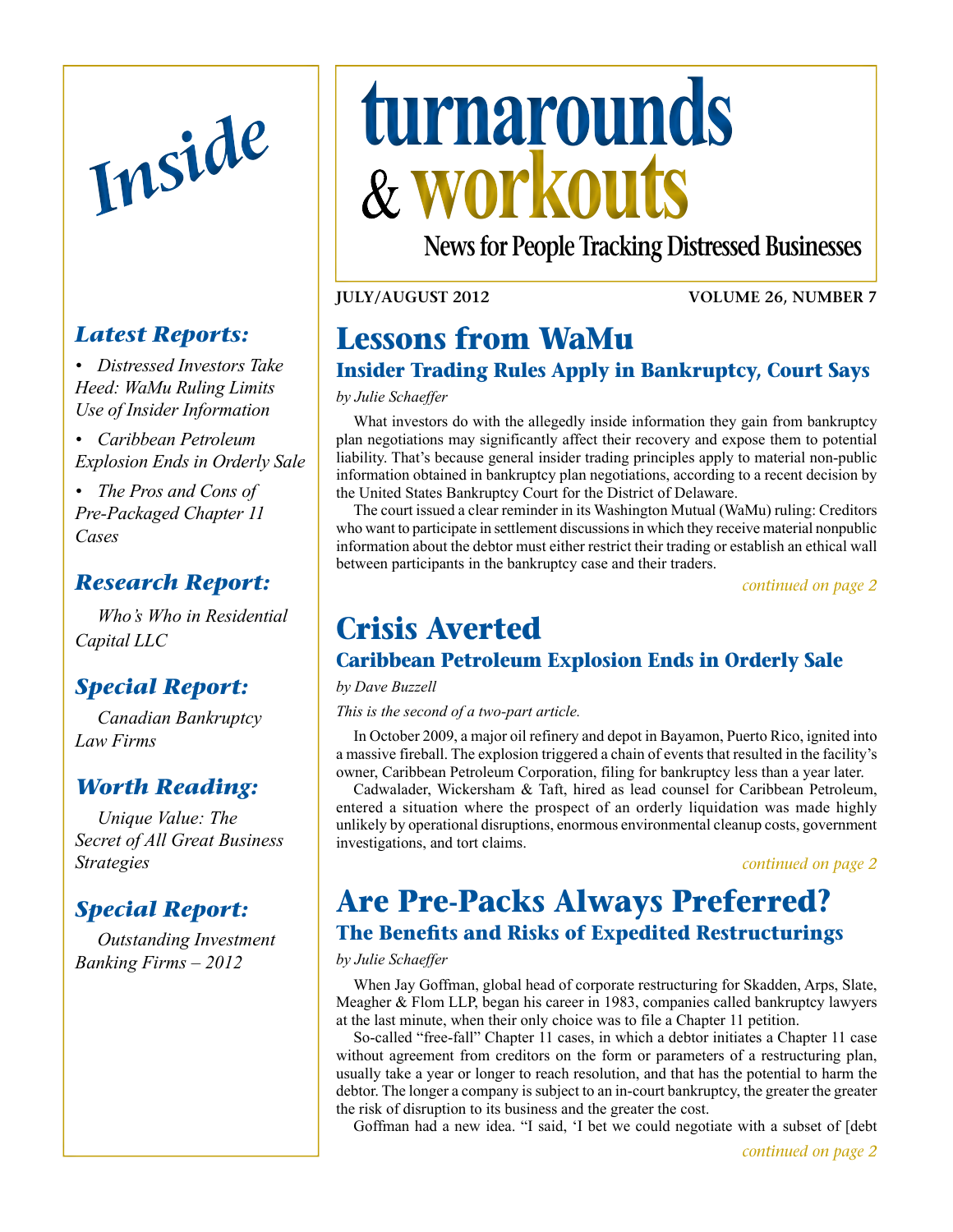#### **2 Turnarounds & Workouts July/August 2012**

Although the court vacated portions of its decision earlier this year, the implications may still impact settlement discussions moving forward, says Glenn Walter, a partner at Skadden, Arps, Slate, Meagher & Flom.

Specifically, the decision raises questions about the precautions distressed investors should consider when participating in bankruptcy plan and settlement negotiations.

On September 25, 2008, the Office of Thrift Supervision seized WaMu's banking unit and placed it into the receivership of the FDIC, which, as receiver, sold WaMu to JPMorgan Chase for \$1.9 billion. The following day, WaMu filed for bankruptcy, and disputes arose among WaMu, the FDIC, and JPMorgan Chase regarding, among other things, claims to billions of dollars of assets. Those disputes were resolved by May 2010, and WaMu proceeded with a plan of reorganization.

In July 2010, there was a hiccup when WaMu's equity committee sought to equitably disallow claims of four hedge funds on the basis that they had violated insider trading laws. The dispute centered on the nature of the information the hedge funds possessed and whether they had improperly traded in WaMu's securities while in possession of inside information.

During the settlement negotiations that took place between March 2009 and May 2010, WaMu and the hedge funds executed confidentiality agreements. These agreements permitted the hedge funds to receive material non-public information during "confidentiality periods." In return, WaMu was required to publicly disclose such information at the end of the confidentiality periods.

On the surface, it appeared that the parties had complied: All four of the hedge funds claimed to have restricted trading during the confidentiality periods, and WaMu honored its agreement to publicly disclose information in the hedge funds' possession at the end of the confidentiality periods.

The problem: WaMu did not disclose the fact that settlement negotiations had begun, or disclose the status and terms of those negotiations.

According to the equity committee, the existence, status, and terms of the settlement negotiations in and of themselves

#### <span id="page-1-1"></span>**Lessons,** *from page 1* **[Caribbean](#page-1-0),** *from page 1* **Pre-Packs,** *from page 1*

<span id="page-1-0"></span>To make matters worse, Cadwalader's attorneys had to deal with Caribbean Petroleum's franchise contracts with its network of gas stations, some leased and some owned.

As FTI Consulting, brought in as crisis manager and CRO for Caribbean Petroleum after the explosion, and Cadwalader conducted a due diligence process in preparation for a Section 363 sale, some of the bidders expressed concern that these contracts, going back decades, had not been updated and the terms were onerous. To get top dollar bids, Caribbean Petroleum needed to shed the contracts and allow the successful purchaser to negotiate new contracts with market terms. Cadwalader filed a motion to reject all of the franchise agreements contingent upon the closing of the sale.

"It was precedential," says Zachary Smith, one of Cadwalader's attorneys working on the case. "We weren't asking the court to approve the rejection effective immediately. We were asking the court to allow us to tell the bidders that the contracts *could* be rejected in their entirety if required by the successful purchaser, which in turn would enhance bids and maximize estate value. The court agreed with that argument."

Cadwalader also prevailed in a battle with franchisees over the Petroleum Marketing Practices Act. This federal statute provides gas station operators with extra protections – such as being entitled to various notice periods and allowing some franchisees to purchase their stations outright before they are sold to a third party. The gas station operators argued that the statute preempted the right to reject contracts under Section 365 of the Bankruptcy Code. The court agreed with Cadwalader's position that the company had an unfettered right to reject.

The court also supported Cadwalader's argument that another provision in the Bankruptcy Code, Section 365(h), which gives lessees of commercial property the right to remain in possession of the property after rejection of the lease and basically pay what the rent would have been under the lease, did not apply in this case. "We argued that the franchise agreements were not actually leases for various reasons, including that they did not give franchisees an exclusive possessory interest in the property they occupied,"

<span id="page-1-2"></span>

holders], get them to agree on a deal, then file and get the court to make it binding on everyone else," he recalls.

Thus the pre-packaged bankruptcy was born, and today, many companies opt to speed up the process by utilizing a pre-packaged or pre-negotiated plan of reorganization. A pre-packaged plan results when a debtor solicits and receives formal acceptances to a plan prior to filing its petition. It is generally confirmed between 30 and 60 days from the date of the bankruptcy filing. A pre-negotiated plan, meanwhile, results when a debtor negotiates plan support agreements with key creditor groups, but does not solicit acceptances of a plan until after its petition is filed. It is generally confirmed between 60 and 120 days after a bankruptcy filing.

"A pre-packaged or pre-negotiated bankruptcy provides a compromise between an out-of-court consensual restructuring and a "free-fall" Chapter 11 filing," says Richard J. Cooper, a partner based in the New York office of Cleary Gottlieb Steen & Hamilton LLP.

It may seem as if pre-packs are the way to go, but that's not always the case. According to Cooper, pre-packs appeal most to overleveraged companies that have concentrated creditor groups and are seeking to clean up their balance sheets. On the other hand, pre-packs may not work for companies that require significant operational restructuring. "The nature and timeline of pre-packs may not allow debtors the time necessary to complete comprehensive operational restructurings," Cooper explains, "because such restructurings often involve contentious and costly legal skirmishes with stakeholders who seek to avoid the financial loss that such adjustments seek to allocate to them."

Because speed matters in the restructuring process, pre-packaged and pre-arranged Chapter 11 plans are routinely confirmed by U.S. bankruptcy courts. In fact, the speed with which prepacks can be confirmed leads to a number of benefits. It gives committees and other creditor groups less time to organize, reducing the prospect of litigation from dissenting parties. It reduces professional fees and other administrative costs. And, it creates momentum. "By shortening the duration of a Chapter 11 proceeding, debtors generally have an easier time

*[continued on page 4](#page-3-0)*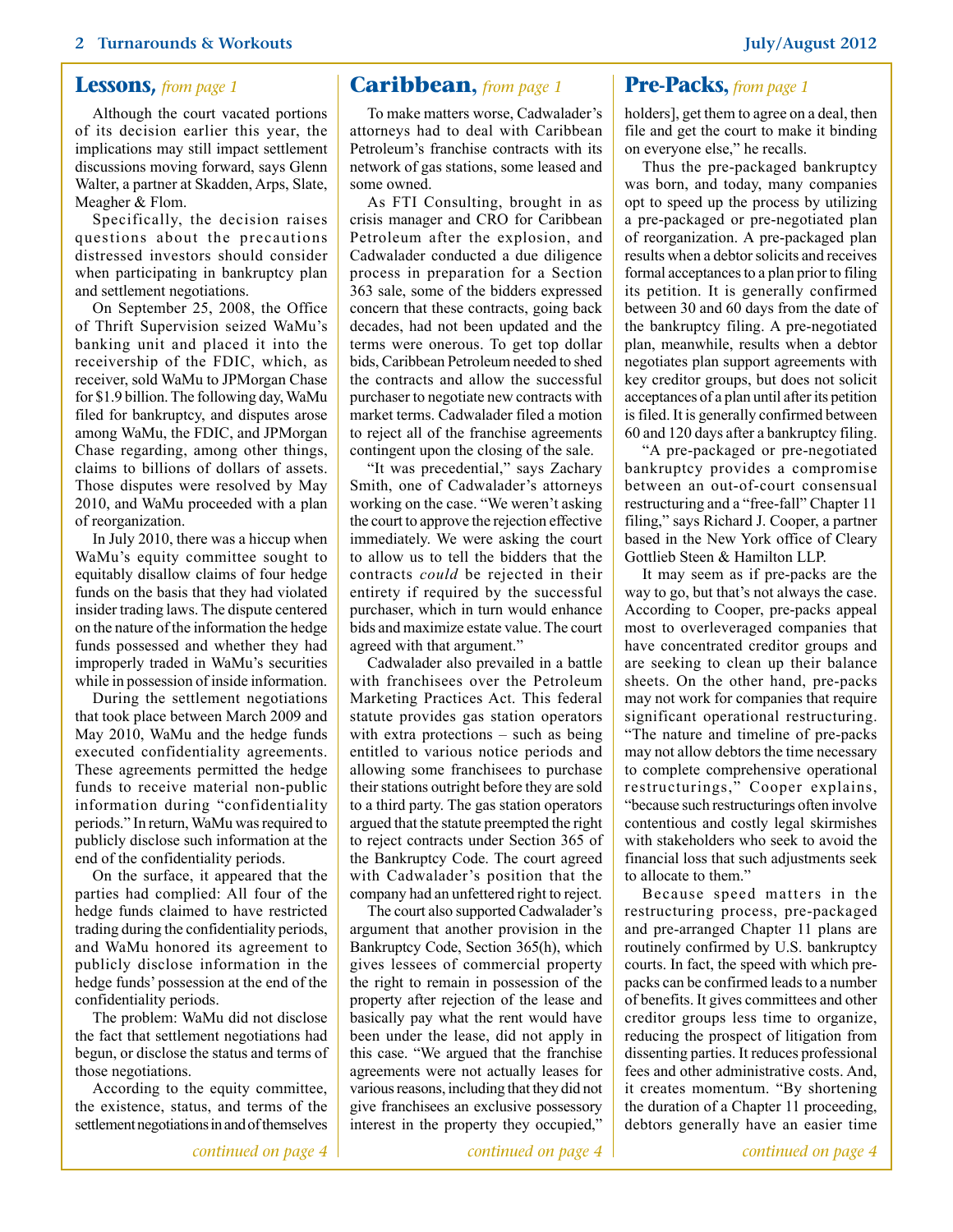# *Research Report*

## **Who's Who in Residential Capital LLC**

*by Francoise C. Arsenault*

*Residential Capital LLC is a residential real estate finance company indirectly owned by Ally Financial Inc., the lending arm of General Motors Corporation. Ally Financial, formerly GMAC Inc., is one of the world's largest automotive financial services companies. Ally Financial's other business units include mortgage operations and commercial finance, and the company's subsidiary, Ally Bank, offers online retail banking products. The U.S. Treasury, which owns 74 percent of Ally Financial after providing the company with bailout funds, attempted but was unable to find a buyer for Residential Capital in 2010.* 

*The principal activities of Residential Capital are brokering, originating, purchasing, selling, securitizing, and servicing residential mortgage loans throughout the United States. Residential Capital operates the fifth largest servicing business and the tenth largest mortgage origination business in the U.S. In the years ended December 31, 2010 and 2011 and the 3 months ended March 31, 2012, Residential Capital brokered \$7.4 billion, \$7.3 billion, and \$3.6 billion, respectively, of mortgage loans to Ally Bank. As of March 31, 2012, Residential Capital was servicing more than 2.4 million mortgage loans, with an aggregate unpaid principal balance of approximately \$374 billion. Residential Capital's executive offices are located in New York City, and the company has major operations in Fort Washington, PA; Minneapolis, MN; Waterloo, IA; Dallas, TX; and Burbank, CA. As of April 30, 2012, Residential Capital had approximately 3,625 employees.*

*Residential Capital, along with 50 subsidiaries, filed for Chapter 11 on May 14, 2012, in the United States Bankruptcy Court for the Southern District of New York. Ally Financial and Ally Bank were not included in the bankruptcy filings. The Chapter 11 filings are intended to facilitate Residential Capital's sale of substantially all of its assets and mortgage servicing businesses to Fortress Investment Group LLC and Nationstar Mortgage Holdings LLC, and its legacy portfolio,* 

*consisting mainly of mortgage loans and other residual financial assets, to Ally Financial. The asset sales are expected to generate about \$4 billion in proceeds.*

*Berkshire Hathaway Inc., which owns more than \$500 million of Residential Capital's unsecured bonds and more than \$900 million of the company's junior secured bonds, asked the court to appoint an examiner to investigate deals made by Residential Capital before it filed. Berkshire Hathaway also offered to replace Fortress and Ally Financial as the stalking-horse bidder for Residential Capital's assets. Residential Capital rejected the offer.* 

*Former judge Arthur Gonzalez was appointed as examiner, and the bankruptcy judge has granted the request for an investigation of Residential Capital's deals.* 

*According to company officials, Residential Capital filed for bankruptcy because of continuing industry challenges, including credit concerns and housing market contractions, rising litigation costs and claims, and regulatory uncertainty. As a result of these factors, Residential Capital had losses of \$5.6 billion and \$4.5 billion in 2008 and 2009, respectively. As of March 31, 2012, Residential Capital reported \$15.68 billion in assets and \$15.28 billion in liabilities. Residential Capital has received interim approval for DIP financing in the amount of \$1.45 billion from Barclays Bank PLC as sole lead arranger and administrative agent.*

#### **The Debtor**

**Thomas F. Marano** is Chairman of the Board and Chief Executive Officer of Residential Capital. **Craig J. Chapman** is the President of Residential Finance Group. **James Whitlinger** is the Chief Financial Officer. Tammy P. Hamzehpour is **General Counsel**.

**Morrison & Foerster LLP** is serving as bankruptcy counsel to Residential Capital. **Larren M. Nashelsky**, **Gary S. Lee**, **Joel C. Haims**, **Lorenzo Marinuzzi**, **Stefan W. Engelhardt**, partners in the firm's New York office, and **Alexandra Steinberg Barrage**, of counsel in the Washington, D.C. office, are working on the case.

**Curtis, Mallet-Prevost, Colt & Mosle** 

**LLP** is conflicts counsel to Residential Capital. The team includes **Steven J. Reisman**, **Michael A. Cohen**, and **Theresa A. Foudy**, partners in the New York office, and **Maryann Gallagher**, of counsel in the New York office.

**Morrison Cohen LLP** is counsel to the Residential Capital Board of Directors. **Joseph T. Moldovan** and **Michael Connolly**, partners, direct the work.

**Kirkland & Ellis LLP** is representing Ally Financial Inc. in the proceedings. The team includes partners **Richard M. Cieri**, **Ray C. Shrock**, **Stephen E. Hessler**, **Patrick M. Bryan**, and **Craig A. Bruens**, and **Anthony Grossi**, an associate.

**Centerview Partners LLC** is acting as the investment banker to Residential Capital. **Marc D. Puntus** and **Samuel M. Green**, both partners and co-heads of the Restructuring Group, lead the engagement. The team also includes **Stephen S. Crawford**, a partner, and **Karn Chopra**, a principal.

**FTI Consulting Inc.** is providing financial advisory services to Residential Capital.

#### **The Official Committee of Unsecured Creditors**

The Committee includes **Wilmington Trust, N.A.**; **Deutsche Bank Trust Company Americas**; **The Bank of New York Mellon Trust Company, N.A.**; **MBIA Insurance Corporation**; **Rowena L. Drennen**; **AIG Asset Management (U.S.), LLC**; **U.S. Bank National Association**; **Allstate Life Insurance Company**; and **Financial Guaranty Insurance Company**.

**Kramer Levin Naftalis & Frankel LLP** is counsel to the Committee. **Kenneth H. Eckstein**, T**homas Moers Mayer**, **Douglas H. Mannal**, and **Gregory Aaron Horowitz**, partners in the New York office, and **Kimberly E. Friedman** and **Craig L. Siegel**, associates, are working on the case.

#### **The Trustee**

The U.S. Trustee is **Tracy Hope Davis**. **The Judge**

The judge is the **Honorable Martin Glenn**. **[¤](#page-0-0)**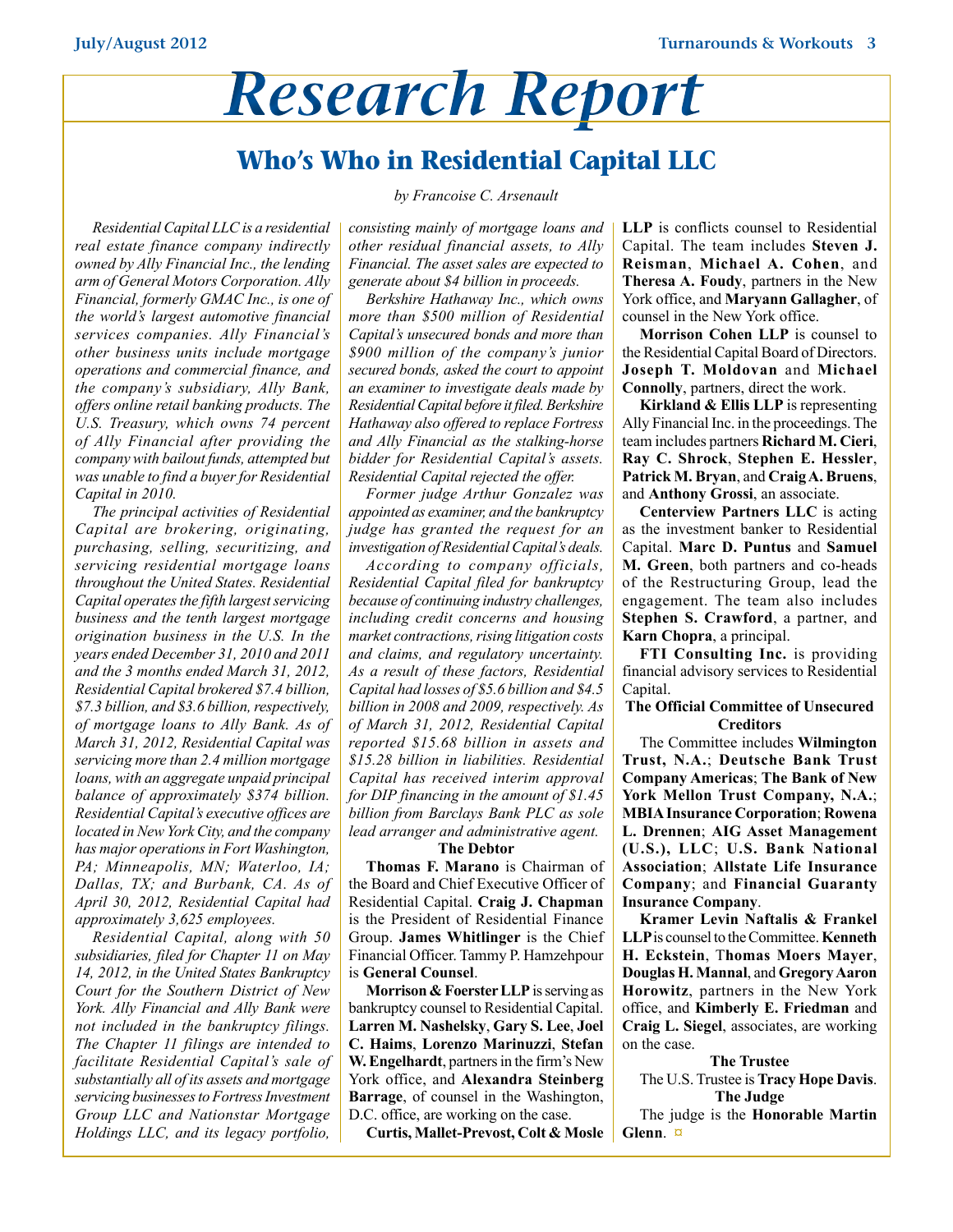#### <span id="page-3-0"></span>**Lessons,** *from page 2*

constituted material non-public information, and because the four hedge funds had traded on the basis of that information, they were guilty of insider trading.

WaMu and the four hedge funds disagreed, arguing that the terms of the failed negotiations were non-material and that their involvement in discussions outside of the confidentiality periods did not expose them to material non-public information.

In her September 13 opinion denying confirmation of WaMu's plan of reorganization, Judge Mary Walrath found that the equity committee had stated a "colorable" claim against the hedge funds for violations of insider trading laws – and equitable disallowance could be an appropriate remedy.

In finding that all hedge funds had likely violated insider trading rules, Walrath made four particularly notable points.

*1. Negotiating creditors may become temporary insiders.* The hedge funds argued

#### <span id="page-3-2"></span>**Caribbean,** *from page 2*

Smith says. "The agreements were akin to licenses that granted the franchisees a right to use the property for a certain period of time. With few exceptions, the court found that these agreements were licenses and therefore section 365(h) did not apply."

Peter Friedman, Cadwalader financial restructuring partner who successfully argued these contested matters on behalf of Caribbean Petroleum, including the company's opposition to motions to transfer

### <span id="page-3-1"></span>**Pre-Packs,** *from page 2*

maintaining market confidence among customers, vendors, and regulators," says Cooper.

Speed was certainly a benefit with Reddy Ice, which recently exited its pre-arranged Chapter 11 bankruptcy after successfully negotiating a unique debt-restructuring deal orchestrated by Gregg Galardi and his team at DLA Piper LLP.

In April 2012, the company decided its best option was to launch a Chapter 11 bankruptcy that already carried the support of a majority of its lenders and major creditors. A challenge arose, however, in that Reddy Ice was – at the same time it was contemplating bankruptcy – attempting to buy competitor Arctic Glacier, and there that they were creditors, not "insiders." In rejecting this argument, Walrath held that the hedge funds had become temporary insiders. According to Douglas P. Bartner, a partner in Shearman & Sterling LLP's bankruptcy and reorganization group, "the ruling by Judge Walrath that a creditor who has a blocking position with respect to a plan of reorganization may become an insider and thereby take on a fiduciary duty to other creditors within its class is a significant departure from the usual rule that a creditor owes no fiduciary duty to its fellow creditors and may act in its own self-interest." However, Walrath said the hedge funds did so by executing confidentiality agreements, receiving material non-public information, establishing a blocking position in a class of claims, and participating in multiparty negotiations with the shared goal of reaching a settlement that would form the basis of a plan of reorganization.

*2. Negotiations themselves can be inside* 

#### *[continued on page 6](#page-5-1)*

venue, adds, "the aggressive legal positions we took – all of which were approved by the bankruptcy court – maximized the value of the estate and ensured the most efficient and effective bankruptcy case possible."

With these and other hurdles overcome, the court allowed the Section 363 sale to proceed under traditional bidding procedures conducted simultaneously at Cadwalader's office in New York and at the office of its local counsel in Puerto Rico. The company

#### *[continued on page 8](#page-7-1)*

was a bid deadline.

Galardi's solution was a combination of a pre-arranged and pre-packaged bankruptcy. "We decided to begin pre-bankruptcy solicitation in accordance with the securities laws as if we were doing a traditional pre-pack, but then filed the bankruptcy case, continuing the solicitation for the balance of the 20 business days during the bankruptcy case," Galardi says. "So, on March 28, 2012, we made the initial bid for Arctic Glacier. On April 11, we started the solicitation of our plan of reorganization with the support of a majority of the firstand second-lien creditors and the discount note holders. Then, on April 12, we filed our pre-arranged Chapter 11 bankruptcy



**National Association of Bankruptcy Trustees** 2012 Annual Convention September 5 – 9, 2012 The Broadmoor Colorado Springs, CO Contact: www.nabt.com

#### **American Bankruptcy Institute**

20th Annual Southwest Bankruptcy Conference September 13 – 15, 2012 Four Seasons Las Vegas Las Vegas, NV Contact: www.abiworld.org

#### **National Conference of Bankruptcy Judges**

86th Annual Conference October 24 – 27, 2012 San Diego, CA Contact: www.ncbj.org

#### **Turnaround Management Association**

2012 Annual Convention November  $1 - 3$ , 2012 Westin Copley Place Boston, MA Contact: www.turnaround.org

#### **Beard Group**

19th Annual Conference on Distressed Investing November 26, 2012 The Helmsley Park Lane Hotel New York, NY Contact: (240) 629-3300

#### **Turnaround Management Association**

TMA Spring Conference April 10 – 12, 2013 JW Marriott Chicago Chicago, IL Contact: www.turnaround.org

**International Association of Restructuring, Insolvency & Bankruptcy Professionals** Ninth World Congress of INSOL International May 19 – 22, 2013 The Hague, The Netherlands *<u>[continued on page 8](#page-7-0)* Contact: www.insol.org</u>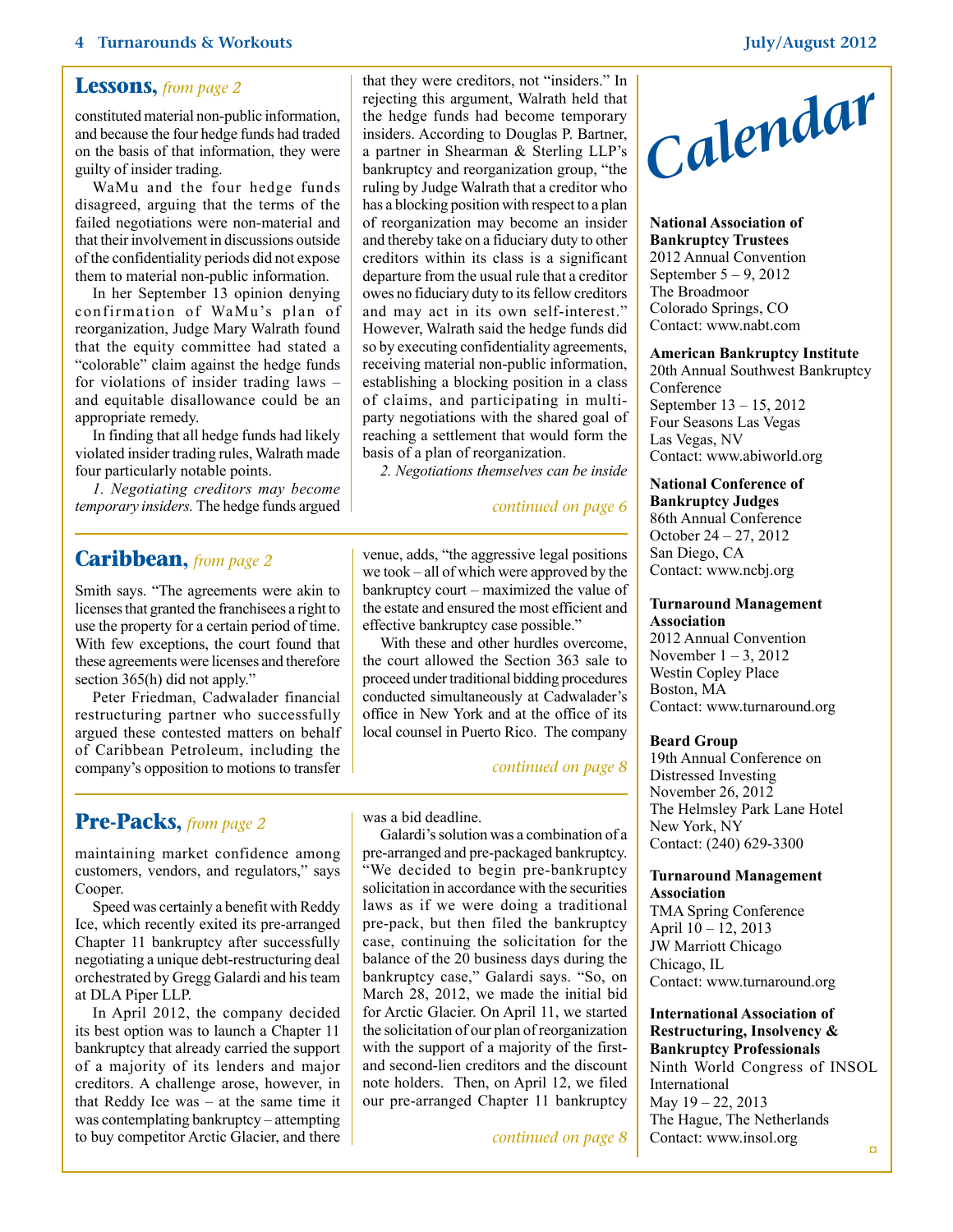

## <span id="page-4-0"></span>**Canadian Bankruptcy Law Firms**

| Firm                                                                                             | Attorneys | <b>Bankruptcy</b><br>Attnys. | <b>Senior Bankruptcy Partners</b>                                                                                |                                                                                                                              | <b>Representative Clients/Cases</b>                                                                                                                                                                                                                                                                                                                                                |
|--------------------------------------------------------------------------------------------------|-----------|------------------------------|------------------------------------------------------------------------------------------------------------------|------------------------------------------------------------------------------------------------------------------------------|------------------------------------------------------------------------------------------------------------------------------------------------------------------------------------------------------------------------------------------------------------------------------------------------------------------------------------------------------------------------------------|
| Aird & Berlis<br>416-863-1500<br>www.airdberlis.com                                              | 135       | 15                           | Harry Fogul<br>Robb English<br>Steven Graff                                                                      | Richard Epstein<br>Sanj Mitra<br>Sam Babe                                                                                    | Toronto-Dominion Bank, Royal Bank of Canada, Bank of Nova Scotia, Bank<br>of Montreal, Canadian Imperial Bank of Commerce, Wells Fargo, HSBC,<br>Roynat / Priszm Income Fund, Clothing for Modern Times, PCAS, CarCap<br>Inc., Palmyra Resort and Spa, Aveos Fleet Performance Inc., Bodkin Leasing.                                                                               |
| Alexander Holburn<br>Beaudin + Lang<br>604-628-2700<br>www.ahbl.ca                               | 78        | 10                           | Sharon M. Urquhart Larry J. Gwozd<br>Michael Derv<br>David A. Garner                                             | Judy A. Rost                                                                                                                 | Landlords in various retail insolvencies, lien claimants in cross-border<br>insolvencies, insurers, equipment lessors, suppliers, Minister of Finance,<br>trustees and interim receivers, asset bidders and purchasers.                                                                                                                                                            |
| <b>Bennett Jones</b><br>416-863-1200 - Toronto<br>403-298-3100 - Calgary<br>www.bennettjones.com | 334       | 16                           | S. Richard Orzy<br>Ken Lenz<br>Kevin Zych                                                                        | Raj Sahni<br>Chris Simard                                                                                                    | Nortel Networks bondholders, Sino-Forest Corporation, OPTI Canada<br>noteholders, Catalyst Paper noteholders, Gateway Casinos secured lenders,<br>AbitibiBowater UCC, Smurfit-Stone UCC, Quebecor World UCC, Newpage<br>Bondholders, Terrestar, Crystallex Noteholders, Hollinger, Canwest.                                                                                        |
| Blake, Cassels & Graydon<br>416-863-2400<br>www.blakes.com                                       | 554       | 25                           | <b>Bernard Boucher</b><br>Kelly Bourassa<br>Milly Chow<br>Sebastian Guy<br>Susan Grundy<br>Pamela Huff           | William Kaplan<br>Michael McGraw<br>Linc Rogers<br>Peter Rubin<br>Steven Weisz                                               | Angiotech Pharmaceuticals, Alvarez & Marsal, Aveos Fleet Performance,<br>Blockbuster Canada, Caterpillar Financial, Catalyst Paper, CIBC, Canwest,<br>Cinram, Credit Suisse, Deloitte, Edgeworth, Ernst & Young, FTI Consulting,<br>First Leaside, Ford Motor Company, General Motors of Canada, Grant<br>Thornton, JPMorgan Chase, Kraus Carpet, Natl. Bank of Canada.            |
| <b>Cassels Brock &amp; Blackwell</b><br>416-869-5300<br>www.casselsbrock.com                     | 200       | 16                           | Joseph Bellissimo<br>Bill Burden<br>Deborah Grieve<br><b>Bruce Leonard</b>                                       | Alison Manzer<br>Marc Mercier<br>David Ward                                                                                  | AIG Commercial Equipment Finance, BDO Canada, Bendix Commercial<br>Vehicle Systems, CapitalSource Finance, Cisco Systems, Govt. of Canada/<br>Industry Canada (GM/Chrysler), Govt. of England Pension Protection Fund<br>(Nortel), Sony, 20th Century Fox, Warner Brothers (Blockbuster).                                                                                          |
| Dickinson Wright<br>416-777-0101<br>www.dickinsonwright.com                                      | 25        | $\overline{4}$               | Lisa Corne<br>Eric Kay                                                                                           | David Preger<br>Michael Weinczok                                                                                             | Creditors, debtors and court-appointed officers in bankruptcy, insolvency and<br>restructuring cases, including Johnson Controls Inc., Visteon Corp., Romspen<br>Investment Corporation, Ontario Wealth Management Corporation, MNP Ltd.,<br>A. Farber & Partners Inc., and SF Partners Inc.                                                                                       |
| Farris, Vaughan, Wills &<br>Murphy<br>604-684-9151<br>www.farris.com                             | 103       | 5                            | David Gruber<br>Robert Sloman                                                                                    | Rebecca Morse                                                                                                                | Steels Industrial Products Ltd. (counsel for the Petitioner), Blackburn<br>Developments Ltd. (counsel for Streetwise Capital Partners Inc.), Catalyst Paper<br>Corporation (counsel for a group of certain 2014 unsecured noteholders and<br>2016 noteholders), Angiotech Pharmaceuticals Inc. (counsel for the petitioner).                                                       |
| <b>Fasken Martineau</b><br>DuMoulin<br>416-366-8381<br>www.fasken.com                            | 700       | 44                           | John F. Grieve<br>Alain Riendeau<br><b>Edmond Lamek</b><br>Aubrey Kauffman                                       | Kibben Jackson<br>Luc Beliveau<br><b>Stuart Brotman</b><br>M. Peerson                                                        | Alvarez & Marsal Canada Inc - Angiotech Pharmaceuticals and Sterling<br>Shoes; PricewaterhouseCoopers Inc.- Catalyst Paper and Pope & Talbot; FTI<br>Consulting Canada Inc - New Food Classics; Ernst & Young Inc - Glendale<br>International and Aquattro; HSBC Bank of Canada - Bear Mountain.                                                                                   |
| Fraser Milner Casgrain<br>416-862-3407<br>www.fmc-law.com                                        | 540       | 48                           | Jane Dietrich<br>Ryan Jacobs<br>Shayne Kukulowicz Roger Simard<br>David Mann                                     | Ray Rutman<br>John Sandrelli<br>Michael Wunder                                                                               | Medican Holdings - debtor counsel; Catalyst Paper - first lien lender group;<br>Nortel Networks - counsel to UCC; Crystallex - counsel to DIP lender,;<br>Lightsquared - debtor counsel; New Solutions - debtor counsel; TerreStar -<br>debtor counsel; AVEOS - debtor counsel; Abitibi - counsel to bondholders.                                                                  |
| Goodmans<br>416-979-2211<br>www.goodmans.ca                                                      | 210       | 17                           | Jay A. Carfagnini<br>Robert J. Chadwick<br>Gale Rubenstein<br>Fred Myers<br>Brian Empey                          | L. Joseph Latham<br>Joseph Pasquariello<br>Brendan O'Neill<br>Melaney Wagner                                                 | Nortel Networks, Sino Forest Corporation, Cinram, Catalyst Paper, Terrestar<br>Networks, LightSquared, MF Global Canada, First Leaside Securities,<br>Angiotech Pharmaceuticals, Graceway Pharmaceuticals, Cervelo Cycles,<br>NewPage Corporation, White Birch Paper, Grant Forest Products.                                                                                       |
| <b>Gowling Lafleur Henderson</b><br>416-862-7525<br>gowlings.com                                 | $750+$    | 73                           | David F.W. Cohen<br>Derrick Tay<br>Colin Brousson<br>Thomas Cumming                                              | John McLean<br>Clifton Prophet<br>Patrick Shea<br>Denis St-Onge                                                              | Nortel Networks (CCAA proceedings), CNOCC Ltd. (acquisition of OPTI), FTI<br>Consulting (Sino-Forest Corporation CCAA proceedings), Bank of Montreal<br>(New Food Classics and Sterling Shoes CCAA proceedings), Canadian Imperial<br>Bank of Commerce, NAV Canada (Skyservice receivership).                                                                                      |
| <b>Heenan Blaikie</b><br>416-360-6336<br>www.heenan.ca                                           | 575       | 20                           | Renée Brosseau<br>Michael J. Hanlon<br>Kenneth David Kraft Keith Wilson<br>Claude Paquet<br>Nicolas Plourde      | John Salmas<br>William E. J. Skelly                                                                                          | Alvarez & Marsal, Aveos Bank of America, BDO Canada, Canexus Chemicals,<br>Chubb Insurance, DBRS Limited/Asset Backed Commercial Paper, Deloitte<br>& Touche, Elephant & Castle, Federal Insurance, Hart Stores, Hollinger,<br>Edward A. Wooldridge Mistral Pharma, National Bank of Canada, Nortel, PwC, Rolls Royce.                                                             |
| Osler, Hoskin & Harcourt<br>416-362-2111<br>www.osler.com                                        | 429       | 65                           | Sandra Abitan<br>Robert Anderson<br>Jeremy Dacks<br>Michael De Lellis<br><b>Martin Desrosiers</b>                | <b>Steven Golick</b><br>John MacDonald<br><b>Edward Sellers</b><br><b>Tracy Sandler</b><br>Marc Wasserman                    | Allied Systems, Alvarez & Marsal, Angiotech Pharmaceutical, Arctic Glacier,<br>Avenue Capital, Bank of America, Bank of Montreal, Canwest Global, Catalyst<br>Paper, Cinram International Income Fund, Circuit City, Credit Suisse, Davie<br>Yards, Deloitte, Duff & Phelps, Ernst & Young, FTI Consulting.                                                                        |
| Stikeman Elliott<br>416-869-5500<br>www.stikeman.com                                             | 512       | 32                           | Marc Barbeau<br>David R. Byers<br><b>Sterling Dietze</b><br>Jean C. Fontaine<br>Stephen Hamilton<br>Peter Howard | Kevin Kyte<br>Jean Lamothe<br>Daphne MacKenzie<br>Guy P. Martel<br>Elizabeth Pillon<br>Ashley John Taylor<br>Claire Zikovsky | AbitibiBowater, Air Canada, Apple, Bank of America, CIT Business Credit<br>Canada, FTI Consulting, Grant Forest Products, Groupe Jacob, Priszm Income<br>Fund, RSM Richter Chamberland, Samson Bélair/Deloitte & Touche, Smurfit-<br>Stone, Stichting Homburg Bonds and Stichting Homburg Capital Securities,<br>TerreStar Networks (Canada), Timminco Ltd. and Bécancour Silicon. |
| <b>Thornton Grout Finnigan</b><br>416-304-1616<br>www.tgf.ca                                     | 23        | 12                           | Robert Thornton<br>James Grout<br>Grant Moffat                                                                   | D.J. Miller<br>Leanne Williams                                                                                               | AbitibiBowater, Nortel, Fraser Papers, Blockbuster, Stelco, Air Canada,<br>Portus, Norshield, Hollinger, JTI Macdonald, Calpine, Royal Bank of Canada,<br>National Bank of Canada, HSBC Bank Canada, The Toronto-Dominion Bank,<br>Ernst & Young, PricewaterhouseCoopers, Deloitte, KPMG, FTI Consulting.                                                                          |
| Torys<br>416-865-0040<br>www.torys.com                                                           | 260       | 16                           | Tony DeMarinis<br>Michael Rotsztain                                                                              | Scott Bomhof<br>David Bish                                                                                                   | Canada Pension Plan Investment Board, West Face Capital,<br>PricewaterhouseCoopers, Brookfield Asset Management Inc., Fairfax<br>Financial Holdings Limited, Nortel Networks Inc., The Cadillac Fairview<br>Corporation Limited, Goldman, Sachs & Co., Royal Bank of Canada.<br>$\sigma$                                                                                           |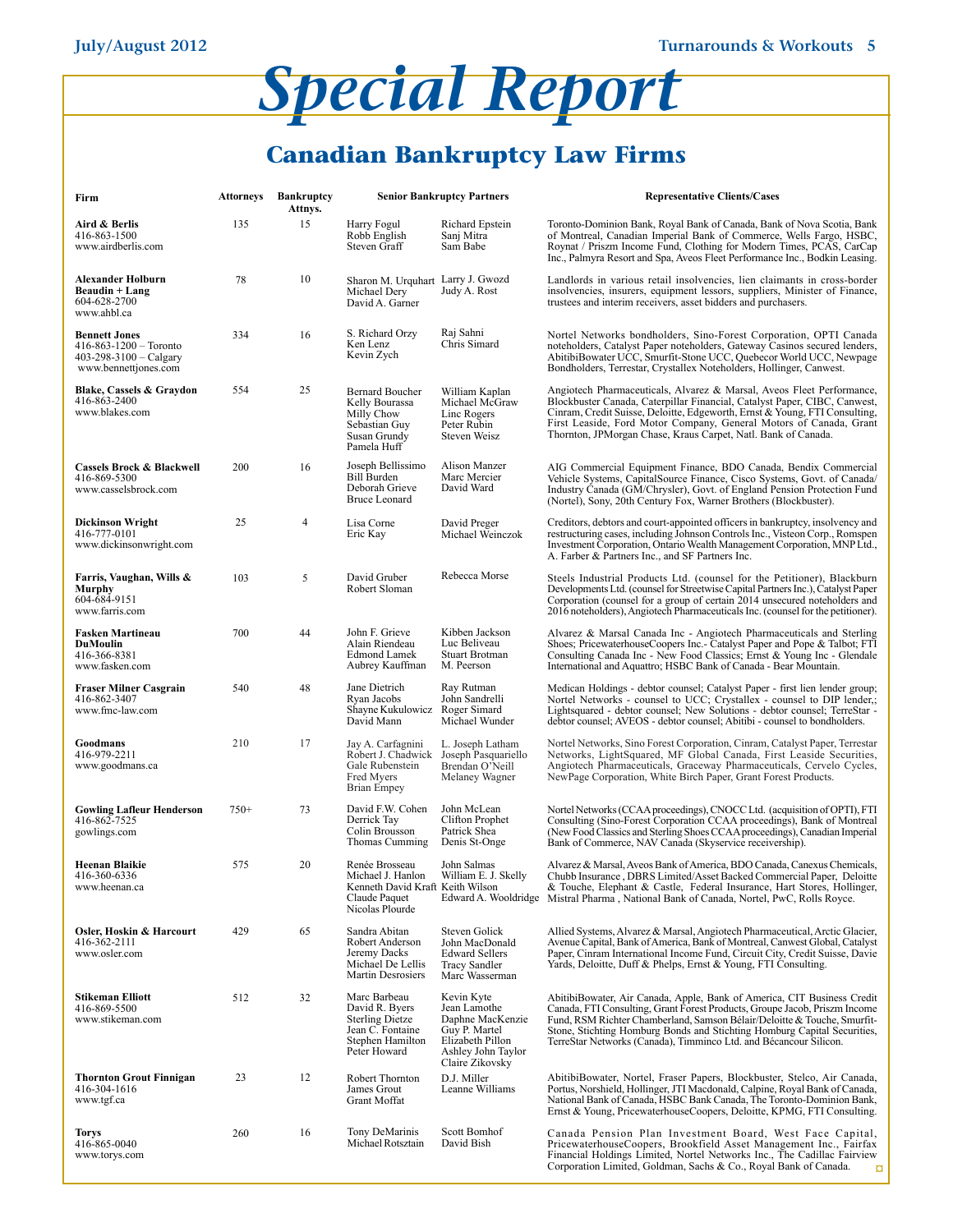

#### <span id="page-5-0"></span>**Unique Value: The Secret of All Great Business Strategies Andrea Dunham and Barry Marcus, with Mark Stevens and Patrick Barwise Publisher: Beard Books Softcover: 303 pages List Price: \$34.95**

"Never stop leveraging what you do uniquely well," the authors advise. Every good manager knows how to leverage business strengths. The challenge is identifying a corporation's unique value, which, in most cases, is an interrelated set of strengths. This 1993 reprint instructs the reader on the process and method for determining unique value: how to recognize it, how to inculcate it into the corporate culture, and how to keep it in focus and preserve it during changing business conditions.

Employing charts and diagrams, Dunham and Marcus illustrate their trademarked Unique Value = ROI Model. ROI – return on investment – is a familiar measure of business productivity. However, it is not ordinarily linked to something called "unique value." The authors make a compelling argument that the two are related. In fact, a case can be made that nearly every business achieves its ROI from its unique value. With Dunham and Marcus offering this new perspective on ROI, one quickly realizes that unique value (and ROI) is a function of marketing, customer relations, strategic planning, and other less tangible factors. The reader draws the conclusion that ROI is as much a result of image or market presence as it is financial planning and management.

The Unique Value Model is best seen as a pyramid with the "informing concept" of unique value at its peak. The pyramid has four bases: Consumer/Customer, Business Systems and Skills, Product/Technology, and Competition. These are the four major interrelated factors of any business organization. The authors posit that each of these factors must be analyzed, structured, and fully understood for the Unique Value = ROI Model to be informative and effective.

Unique value is ultimately concerned with decision-making and operations. This is what Marcus and Dunham mean by their advice to "never stop leveraging what you do uniquely well." The authors demonstrate how corporate leaders can apply their knowledge of unique value to shape employee behavior and interactions with customers and clients, plan marketing campaigns, decide upon the content and style of advertising, follow closely what certain competitors are doing, look for profitable acquisitions, and adroitly manage all the other activities upon which the success of the corporation depends. Mid- and lower-level employees may not even know there is a core concept of unique value, but they will embody it when it is practiced by executives and managers.

IBM, Frito-Lay, Seagram's, Yamaha, and Holiday Inn are some of the many companies used as examples of how unique value can be applied to ROI. Aspects of the model are already widely practiced by many successful corporations. After reading this book, it's hard to imagine how a corporation can be successful without heeding the principles of unique value. The challenges posed by today's business environment are greater than ever. Competition is fierce, both at home and from abroad; consumer demands are fickle; and government policy pervades everything from taxes to the environment to health care. Corporations that can clearly articulate and unerringly implement their unique value have an advantage over their competitors. **[¤](#page-0-0)**

*Andrea Dunham and Barry Marcus were partners in founding Dunham & Marcus. Marcus is co-founder and CEO of Unique Value International, a consulting firm in the areas of marketing and brand development.*

**This book may be ordered by calling 888-563-4573 or by visiting www.beardbooks.com.**

<span id="page-5-1"></span>*information.* The hedge funds argued that knowledge of the negotiations and the positions taken by parties is not in and of itself material non-public information because it can change. In rejecting this argument, Walrath said that the U.S. Supreme Court "has explicitly rejected the argument that there is no materiality to discussions until an agreement-inprinciple has been reached."

*3. Application of insider trading laws will not limit creditor participation.*  The hedge funds argued that the equity committee's pursuit of insider trading in this context would stifle a debtor's ability to discuss a settlement. In rejecting this argument, Walrath noted that restricting trading or creating an ethical wall in exchange for a seat at the negotiating table does not place an undue burden on creditors, and is even common in bankruptcy cases. Bartner disagrees, however. "It is not difficult to imagine that the *Washington Mutual* decision may discourage some creditors from actively participating in key settlement discussions in Chapter 11 cases," he says. "If this were to occur, it could ultimately harm debtors whose aim is to emerge from Chapter 11 by obtaining consensus among their various creditor groups."

*4. You can't hide behind the debtor.*  The hedge funds also argued that WaMu had the burden to assure that all material non-public information was disclosed at the conclusion of each confidentiality period. In rejecting this argument, Walrath held that each hedge fund had its own obligation to comply with securities laws.

In February 2012, the court confirmed WaMu's seventh amended joint plan of reorganization, approving a global settlement reached among the major constituencies and vacating portions of its prior decision granting standing to the equity committee. Although the controversial portions of the WaMu decision have been vacated and do not have precedential value, Walter says it is notable that the court did not vacate its earlier decision based on substantive grounds. "Rather, it appears that the court was primarily motivated by the desire to avoid further protracted litigation and termination of the global settlement agreement," he says. "Thus, the implications of the vacated decision may still impact settlement discussions moving forward." **[¤](#page-0-0)**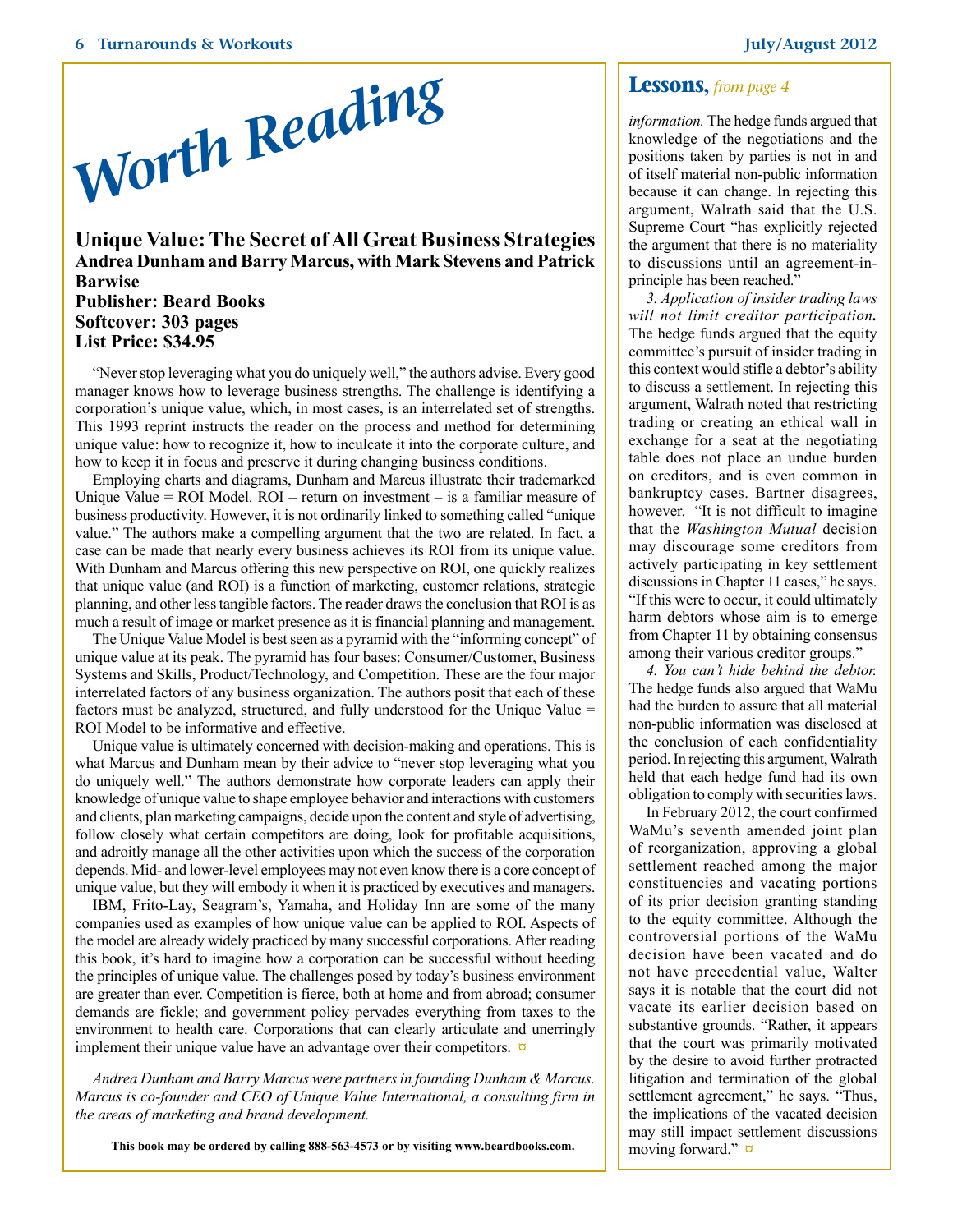# *Special Report*

## <span id="page-6-0"></span>**Outstanding Investment Banking Firms – 2012**

| Firm                                                                                                   | <b>Senior Professionals</b>                                                                      |                                                                        | <b>Outstanding Achievements</b>                                                                                                                                                                                                                                                                                                                                               |
|--------------------------------------------------------------------------------------------------------|--------------------------------------------------------------------------------------------------|------------------------------------------------------------------------|-------------------------------------------------------------------------------------------------------------------------------------------------------------------------------------------------------------------------------------------------------------------------------------------------------------------------------------------------------------------------------|
| <b>Barclays</b><br>New York, NY<br>212-526-7000<br>www.barclays.com                                    | Mark Shapiro<br>Gil Sanborn                                                                      | George Mack<br>Firdaus Pohowalla                                       | DIP: Residential Capital \$1.45bn (sole underwriter), Patriot Coal \$500mm<br>(new money, joint lead). Restructuring advisory: Pinnacle Airlines (\$1.4bn<br>liabilities), EME Homer City (\$1.7bn liabilities). AES Eastern Energy<br>(\$660mm leveraged lease termination value). Distressed M&A: US<br>Airways (potential acquisition of AMR).                             |
| <b>Blackstone</b><br>New York, NY<br>212-583-5000<br>www.blackstone.com                                | Tim Coleman<br>Flip Huffard<br>Steve Zelin<br>Nick Leone                                         | Mike Genereux<br>Martin Gudgeon<br>David Riddell                       | Advisor in many large, high profile transactions closed in 2012, including<br>Greece, Houghton Mifflin Harcourt, Kerzner, LA Dodgers. Ranked #1 for<br>worldwide and U.S. completed restructurings for 1st Half 2012, according<br>to Thomson Reuters. Currently advising Patriot Coal, Terrestar, MBIA re:<br>Rescap, Dynegy creditors, Kodak creditors, among others.       |
| <b>CDG</b> Group<br>New York, NY<br>212-813-1300<br>www.cdggroup.com                                   | Robert A. Del Genio<br>Michael F. Gries<br>Mark Hopkins<br>M. Benjamin Jones John Strek          | Seth Arnold<br>Christine Kim<br>Jonathan Miller                        | Selected engagements include AFA Foods, Buffets, Diagnostic<br>Imaging Group, DSI Holdings (Deb Shops), Hostess Brands, Vertis<br>Communications, Jobson Medical Information, Small Smiles Holdings<br>(Forba), and Sbarro Holdings, among others. Effective February 1, 2012,<br>Conway, Del Genio, Gries & Co changed its name to CDG Group.                                |
| Goldman, Sachs & Co<br>New York, NY<br>212-902-1696<br>www.gs.com                                      | Bruce Mendelsohn Roopesh Shah                                                                    |                                                                        | Has had an active restructuring presence, providing innovative financing<br>solutions, liability management, M&A and strategic advice to companies<br>facing challenging capital structures. Goldman's restructuring practice is<br>international in scope with key restructuring professionals in NY, London,<br>and Sydney.                                                 |
| <b>Gordian Group</b><br>New York, NY<br>212-486-3600<br>www.gordiangroup.com                           | Henry Owsley<br>Peter Kaufman<br>Patricia Caldwell                                               | Dennis McGettigan<br>David Herman                                      | Advising Alexander Gallo Holdings in its sale to HIG for \$100+MM<br>and Jobson Healthcare in orchestrating its prepackaged POR in which it<br>emerged from bankruptcy in little more than one month with the sponsor<br>retaining 80% ownership. Additional disclosable engagements include<br>work on Ambac, American Airlines, Refco.                                      |
| Greenhill & Co.<br>New York, NY<br>212-389-1500<br>www.greenhill.com                                   | Bradley A. Robins<br>Andrew Kramer<br>Martin Lewis                                               | Eric Mendelsohn<br><b>Gareth Davies</b>                                | Advising PBGC with respect to restructurings of AMR and Hawker<br>Beechcraft, DVB Bank on TBS International's restructuring, Stora Enso on<br>NewPage's restructuring, U.S. Treasury with respect to AIG, Department<br>of Energy, Inergy L.P., Minerva plc, Yell, MediClinic, Miller Group, Virgin<br>Money, Viridian, Southern Cross Healthcare, and others.                |
| <b>Houlihan Lokey</b><br>Howard & Zulkin<br>NYC, LA, Minneapolis<br>212-497-4245<br>www.hlhz.com       | Saul Burian<br>Eric Seigert                                                                      | Michael Fazio<br><b>Bradley Geer</b>                                   | Preeminent investment bank in the workout space. Extensive experience<br>in mega cases (Lehman, General Motors, CIT Group, GGP) involving<br>asset sales totaling billions of dollars. Recent engagements include Ranger<br>International Services Group, Schiff Nutrition International, Alacer Corp.,<br>Extended Stay Hotels, 3i, MGM, and Visteon.                        |
| Lazard Freres & Co.<br>Chicago, IL<br>312-407-6640<br>www.lazard.com                                   | Daniel Aronson                                                                                   | Sachin Lulla                                                           | Recent major engagements include the debtor 363 sale auction process on<br>behalf of Graceway Pharmaceuticals. Was able to successfully orchestrate<br>an auction process amidst a highly complicated cross border bankruptcy<br>process and ongoing IP and patent life cycle management process.<br>Ultimately sold the assets to Medicis Pharmaceuticals for \$455 million. |
| Rothshild<br>New York, NY<br>212-403-5411<br>www.rothschild.com                                        | Neil Augustine<br>Anthony Calouri                                                                | Jay Johnson                                                            | Investment banker to Harry & David, leading marketing process to obtain<br>financing and providing critical expert testimony to support termination of<br>underfunded pension plan that together enabled H&D to successfully emerge<br>from bankruptcy before the fall inventory build-up for the holiday season.                                                             |
| <b>SSG Capital Advisors</b><br>West Conshohocken, PA,<br>New York, NY<br>610-940-1094<br>www.ssgca.com | J. Scott Victor<br>Mark E. Chesen<br>Robert C. Smith<br>Matthew P. Karlson<br>Michael S. Goodman | Teresa C. Kohl<br>Michael J. Gorman<br>Terry Kohler<br>Luis A. Pillich | Recent transactions include Hussey Copper, Next Generation Vending and<br>Food Service, American Laser Skincare, Burner Systems International,<br>Lower Bucks Hospital, Gorham Paper Mill, O.K. Industries, BroadSign<br>International, Weaber, Wolverine Tube, and Tobacco Rag Processors, and<br>Frank Parsons.                                                             |